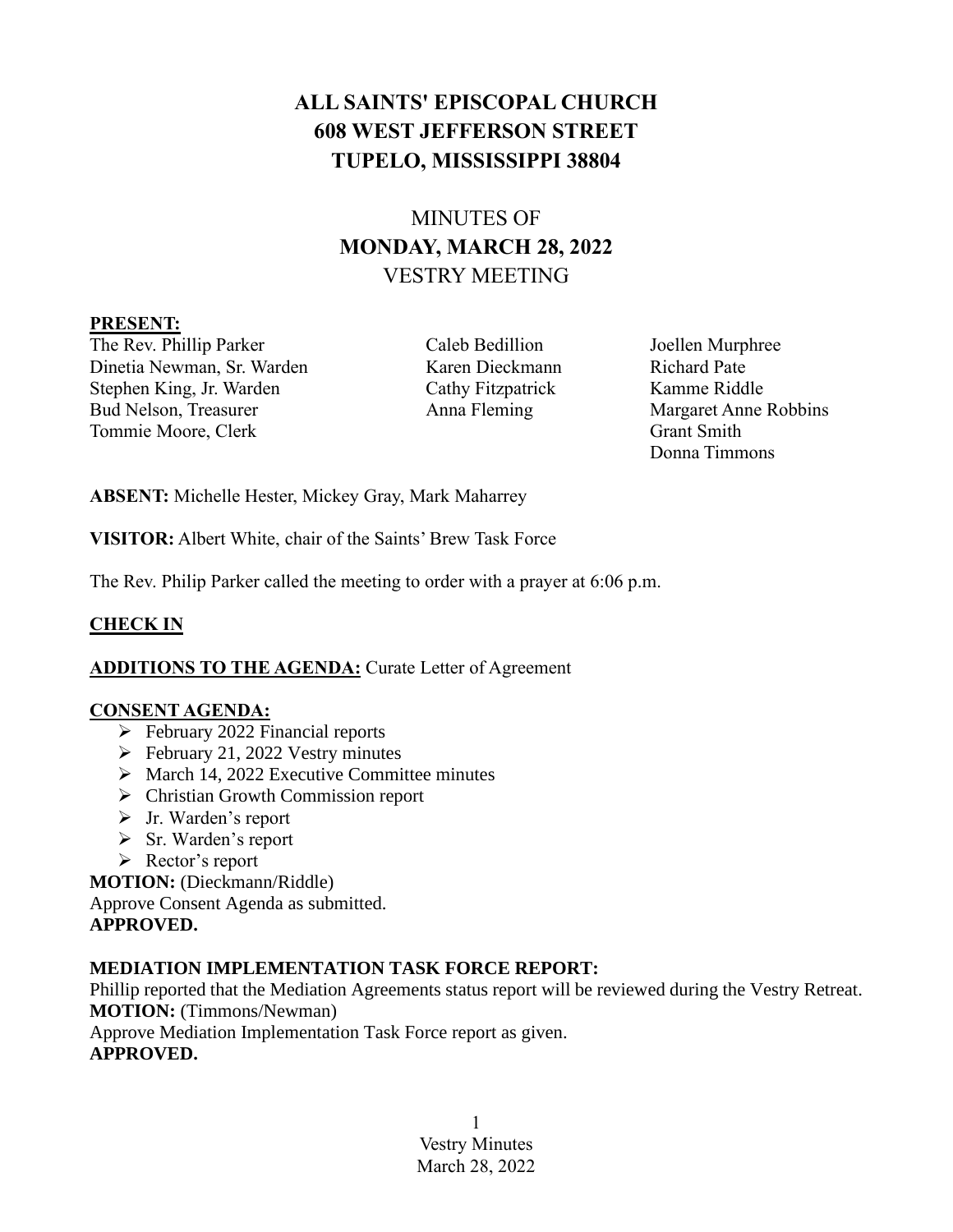### **STEWARDSHIP COMMITTEE REPORT:** No report

#### **BUSINESS:**

#### **Treasurer's report**

Bud began his report by giving an overview of our financial status as of February 28, 2022. The written financial reports have been made a part of these minutes. Bud reported due to our bookkeeper's absence during a family illness and death, some of our January bills were paid in February, thus resulting in an inflated February expense report. Bud expects the expenses to normalize in March.

Bud reported the Capital Campaign revenue is approximately where he projected it would be. He noted now is the time to begin planning for debt reduction of the remaining balance on our building loan. **MOTION:** (Pate/Fitzpatrick) Approve Treasurer's report as given. **APPROVED.**

#### **Discussion of Saints' Brew cleaning bill issue**

Stephen King advised the Vestry of the following:

All Saints' has charged Saints' Brew \$800 a month, through an accounting transaction, for their share of the monthly ServiceMaster cleaning bill. Starting in March, 2020, Saints' Brew moved to a "carry out" breakfast due to COVID concerns. At that time, ServiceMaster's hourly cleaning duties were greatly reduced.

In addition to the accounting transaction charging \$800 per month, in October 2020 until January 2022 (15 months), Saints' Brew was also mistakenly charged an additional \$800 monthly for cleaning services, which resulted in a total overcharge of \$12,000. In January 2022, the accounting mistake was discovered. At that time, ServiceMaster suggested that the cleaning charge All Saints' was charging Saints' Brew could be decreased by 40 % to 50% per month. This information resulted in an additional overcharge of \$8,800 (\$400 for 22 months). All of this information indicates, All Saints' owes Saints' Brew a total of \$20,800.

In February 2022, Stephen met with Program Administrator, Tommie Moore, Sr. Warden, Dinetia Newman, Saints' Brew Task Force chair, Albert White, Saints' Brew Director Hannah Maharrey, and Rector, Phillip Parker to discuss the matter more fully. To be a good ministry partner and due to the fact that until April, 2016 Saints' Brew was not charged any cleaning fees, utilities, etc. Hannah recommended repayment to Saints' Brew of the overcharge of \$12,000 only.

Stephen reported that the group discussed, at length, ways to repay Saints' Brew for the overcharge:

- 1. Payback from the Reserve Funds (line item 8043) immediately
- 2. Payback over 2 years at \$500/month starting on April 1, 2022
- 3. Payback over 3 years at \$333.34/month starting on April 1, 2022

In addition, Phillip added that we are taking steps to reduce the possibility of another mistake like this from taking place in the future. These steps include the appointment of an Assistant Treasurer and the plans for a committee audit in the near future.

After a discussion, the following motion was made:

2 Vestry Minutes March 28, 2022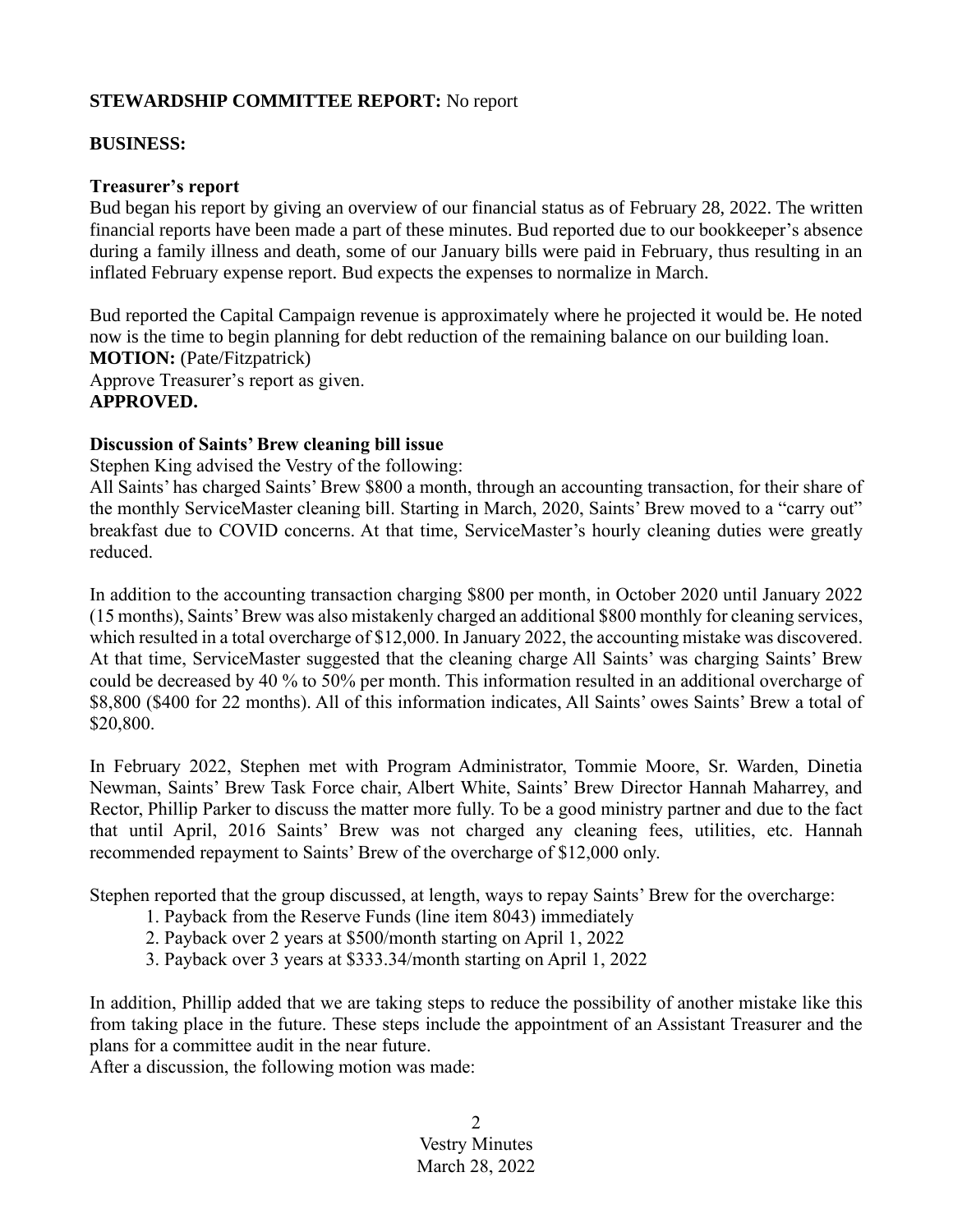### **MOTION:** (Fitzpatrick/Murphree)

Immediately repay Saints' Brew \$12,000 in one lump sum from line item 8043, "Vestry Capital/Discretionary Reserve Fund".

## **APPROVED.**

The discussion then focused on the possibility of renegotiating our contract with ServiceMaster as Saints' Brew continues to serve a "to go" meal from the back door of the beverage area, and cleaning duties continue to be contained to the kitchen area. After a discussion, the following motion was made: **MOTION:** (Riddle/Dieckmann)

Authorize Wardens, Stephen King and Dinetia Newman to renegotiate our contract with ServiceMaster to allow for reduced cleaning duties in the Saints' Brew serving area. All Saints' will begin charging Saints' Brew \$400/month for cleaning until such time Saints' Brew resumes in house dining. **APPROVED.**

## **Consider appointment of Harry Dieckmann as Assistant Treasurer**

Phillip submitted Harry Dieckmann for consideration as our Assistant Treasurer. Phillip advised Harry's attention to detail and thoroughness makes him an ideal candidate for this position. Several members voiced their support of Harry serving in this position.

**MOTION:** (Bedillion/King)

Approve Harry Dieckmann to serve as our Assistant Treasurer.

# **APPROVED.**

## **Consider appointment of two Endowment Trustees: Bill Morgan and Corky Springfield**

Dinetia submitted Bill Morgan and Corky Springfield for consideration as Endowment Fund Trustees. Dinetia reported that David Alford has resigned as a Trustee as he recently took over the management of All Saints' Brokerage account and felt serving simultaneously as a Trustee would be a conflict of interest. Fred Page has served his full term of three years which expired in February 2022. Dinetia recommended that Bill Morgan be appointed as a Trustee to fill David Alford's term which will expire in February 2024 and Corky Springfield be appointed as a Trustee to fill the open slot which will expire in 2025. **MOTION:** (Fitzpatrick/Timmons)

Approve the appointment of Bill Morgan as an Endowment Fund Trustee to fill the unexpired term of David Alford. Bill's term will expire in February 2024.

Approve the appointment of Corky Springfield as an Endowment Fund Trustee to fill the open slot with the term expiring in February 2025.

#### **APPROVED.**

# **Consider approval of Margaret Anne Robbins as co-chair of the Care Team**

Phillip submitted Margaret Anne Robbins for consideration as co-chair of the Care Team. Margaret has been a member of the Care Team for several years and has been focused on welcoming newcomers as part of her work with the team. Joellen Murphree will continue her work as co-chair of the Care Team. **MOTION:** (Newman/Riddle)

Approve Margaret Anne Robbins as co-chair of the Care Team. **APPROVED.**